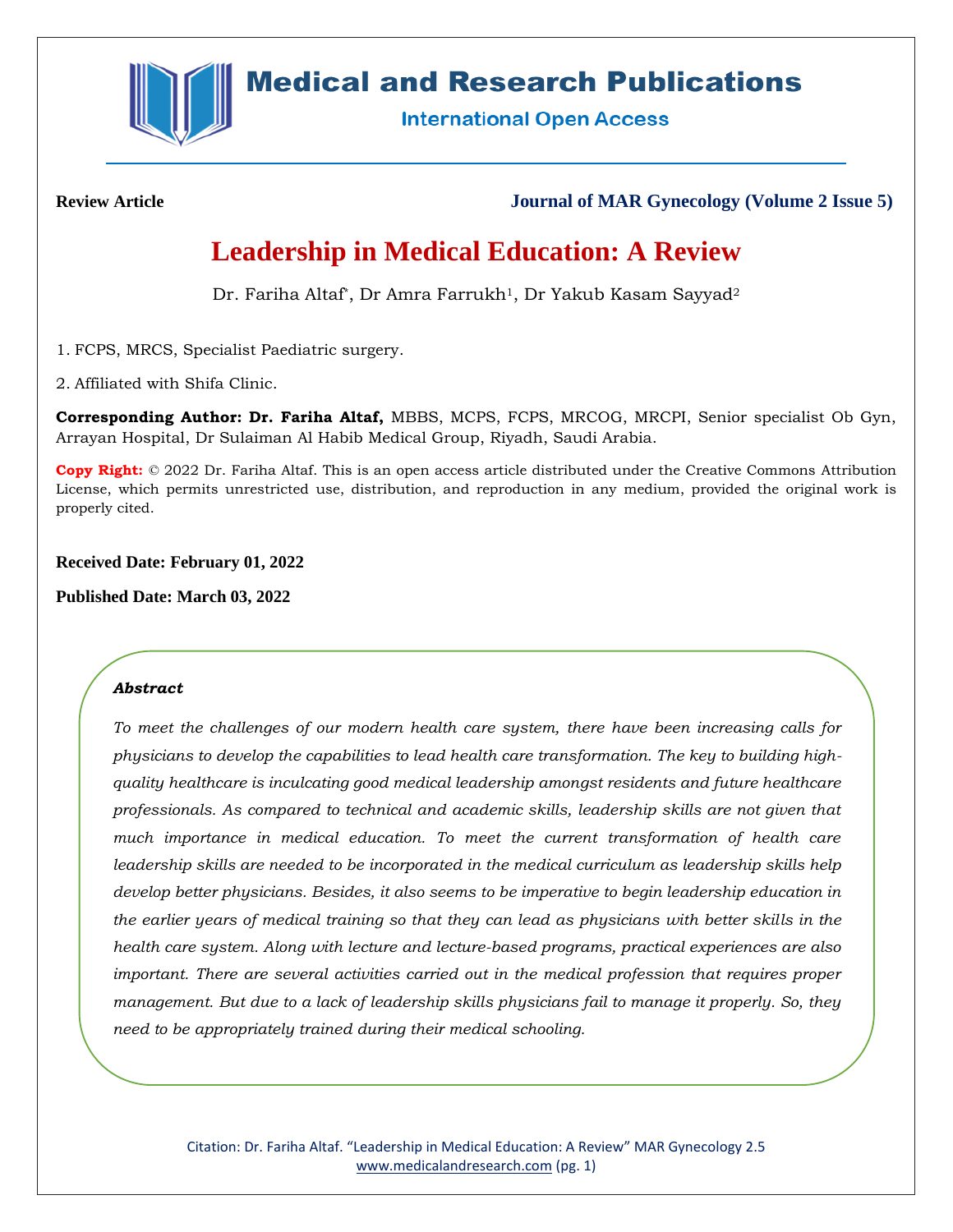*Leadership has been shown to increase thinking power, skills, and actions, which delivers good quality healthcare services and enhances our healthcare system and in turn, patient care. These skills can be obtained through enough experience in teamwork under the supervision of teaching staff. Hence medical leadership skill plays an important role in medical education. In this review, the goal is to throw some light on the importance of incorporation of leadership in Medical Education.*

*Keywords: Leadership, medical education, physicians, Healthcare, clinicians, medical doctors.*

### **Introduction**

Modern healthcare structures are facing lots of challenges in recent times, which have raised a concern about imposing management talents on clinical educators. **[**1**]** There have been numerous calls to extend leadership development to the training of physicians. **[**2-3**]** Over the years, healthcare has been experiencing a profound transformation in terms of all of its sectors, thus implying a definite change is the crux of the healthcare system, which is health education. Leadership forms one of the integral components in cultivating better physicians of tomorrow.

Observational data have suggested that patient outcomes are improved with physician leadership. **[**4**]** Clinical schooling encompasses a wide range of activities such as coaching, learning, assessment, managing teams, and programs. **[**5**]** All these activities require some form of management. Internationally, medical doctors are being called upon to require greater active engagement in the management and control of clinical services. This caused a greater emphasis on ensuring that clinical college students can comprehend and be a part of such leadership programs. **[**5**]** Leadership has been shown to increase thinking power, skills, and actions, ultimately leading to the delivery of quality healthcare services and enhancing our healthcare systems and patient care. **[**6**]**

It is crucial to realize that leadership has to be equally shared among medical, clinical, and managerial professionals who add partnerships to deliver high-quality care. But at the international level, there is a considerable variation. Doctors are considered the leaders of the clinical teams. **[**7**]**

To construct the best healthcare leadership is important to fulfill the desires of healthcare in the twenty-first century. Competent leaders are vital across all health professions, including allied health, nursing, pharmacy, dentistry, and medicine. **[**8**]** Consequently, the incorporation of leadership training and development should be a neighborhood of all healthcare provider curricula. **[**8**]** Nearly all physicians tackle huge management obligations throughout their careers. However, in contrast to other careers in which control talents are crucial, physicians are neither taught to lead nor are they normally rewarded for correct management. **[**9**]** Even though clinical establishments have designated a middle clinical competency, management talents are not often taught and strengthened throughout the continuum of medical training. **[**9**]**

> Citation: Dr. Fariha Altaf. "Leadership in Medical Education: A Review" MAR Gynecology 2.5 [www.medicalandresearch.com](http://www.medicalandresearch.com/) (pg. 2)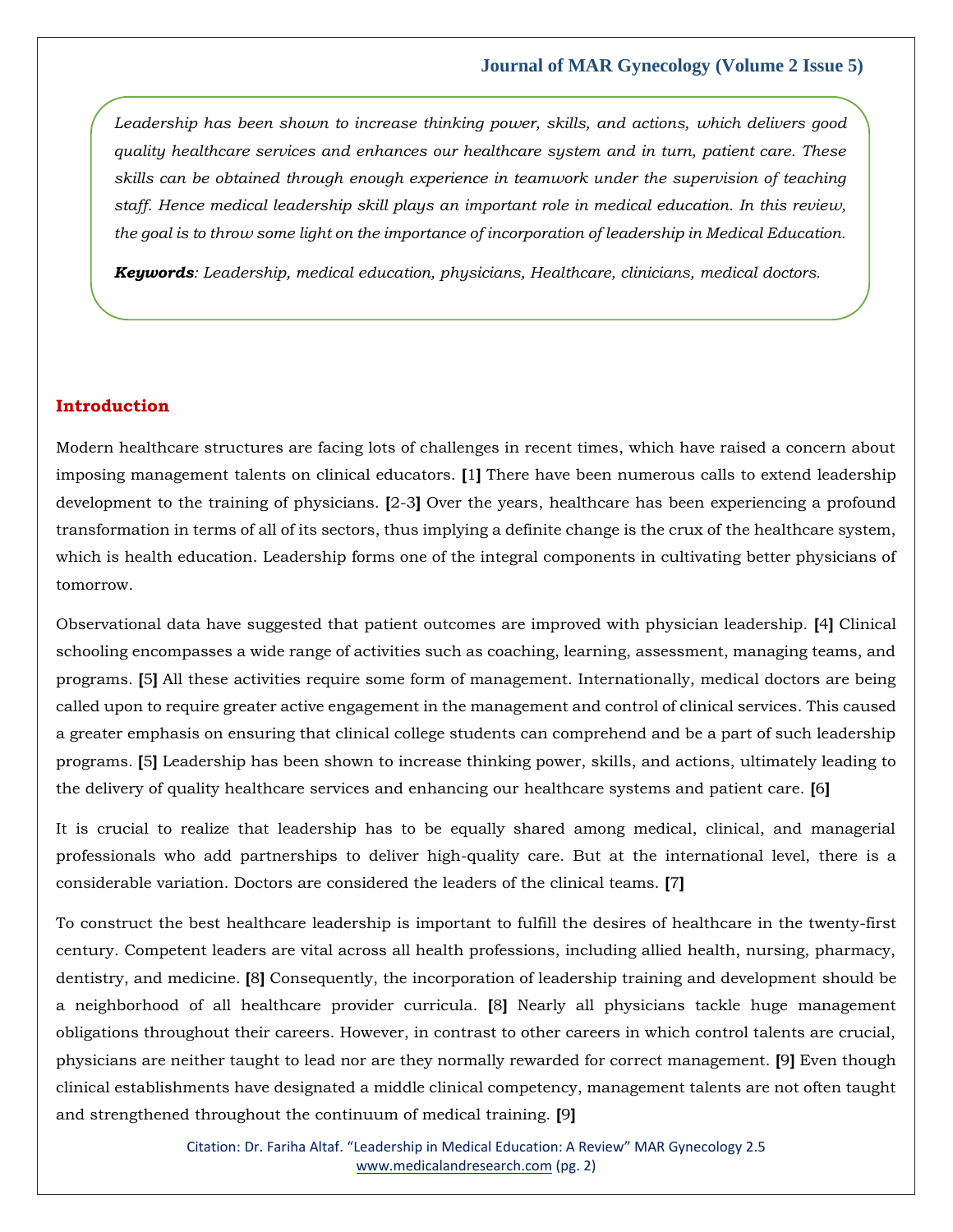More evidence suggests that leadership skills and control practices have a significant impact on both patient and healthcare enterprise outcomes. **[**9**]**

Thus, it becomes clear that leadership schooling must be officially incorporated into medical and residency schooling curricula. **[**9**]**

Likewise, research on academic leadership, especially that from outside of Europe, emphasizes the importance of getting institutional leaders closely concerned with superior academic programming. **[**10**]** Excellent leadership skills are required to ensure the availability of high-quality patient care. **[**10**]** Incorporating leadership skills into students while they pursue their courses will enhance team functioning, improve the learning environment, and will ultimately improve the health provision system. **[**11**]**

Practice-based learning and improvement of interpersonal and communication skills, and systems-based practice are leadership skills that should be incorporated into medical schooling or in training programs. **[**12**]**

In this review, the goal is to throw some light on the importance of incorporation of leadership in Medical Education.

#### **Methodology:**

The literature review for this work was conducted after a comprehensive investigation in reputable databases such as PubMed, Research gate, PMC Articles and Google Scholar. Key index words used for this literature review were Leadership, medical education, physicians, Healthcare, clinicians, postgraduate, medical doctors.

Inclusion criteria: The date of publishing until September 2021 was chosen as an inclusion criterion. In order to collect data, only English-language sites were used. Case reports and research articles from reliable sources were included in the studies, and their credibility was determined by their publisher.

Exclusion Criteria: Studies published in other languages were not included. Only credible research papers were included. As a result, any research papers that were not published in peer-reviewed journals were not examined. Articles that did not clearly address the application of leadership in medical education were eliminated, and only relevant articles that matched the inclusion criteria were utilized as references. Ultimately, the major goal was to acquire high-quality data.

#### **Leadership Education in Healthcare Sector:**

The healthcare system is continually evolving, and it is confronted with numerous issues such as funding restrictions, increased accountability, changes in patient populations, and increased regulations. **[**13**]** This has led to the conclusion that, in order to improve health, academic health centers must create leaders at all levels of organization and systems. **[**13**]**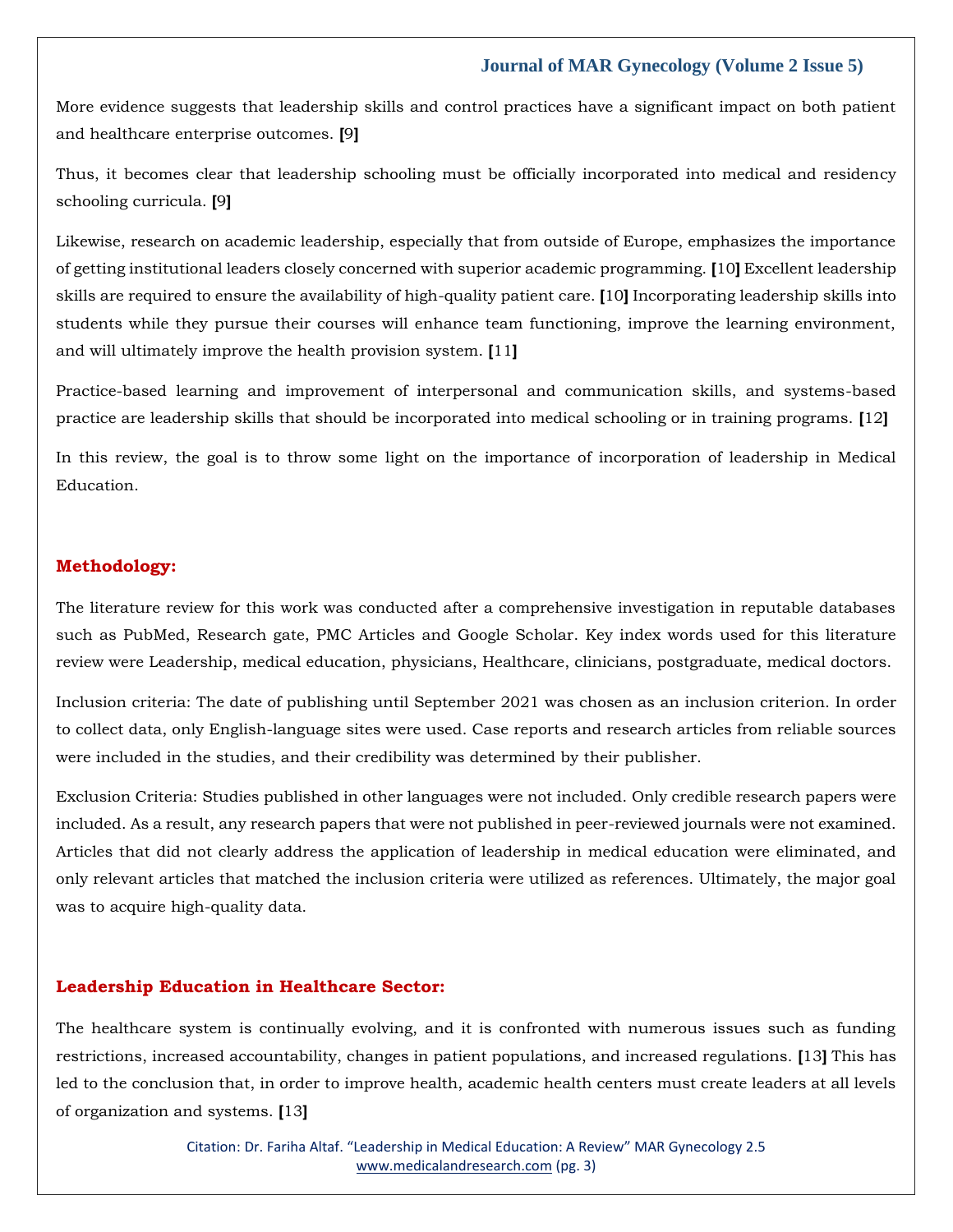Incorporation of leadership coaching in medical schooling can turn out to be a very important method for achieving respective goals, fostering resilience among future healthcare professionals, and benefit not only the workers in the health sector but also their families, patients and broader communities. **[**14**]** In addition, there has been a renewed push to develop leadership skills in medical students, beginning early in their careers and continuing throughout their careers, so that they can take on more important leadership responsibilities within the healthcare system in the near future. **[**15**]**

To be an effective leader, leadership abilities should be cultivated earlier in medical training. **[**16**]** Medical schooling at the undergraduate level focuses on the diagnosis & management of diseases with very little emphasis on the systemic issues surrounding the provisions and the outcomes as well as the teamwork required to deliver safe and prime quality healthcare to the community. **[**16**]**

Leadership skills are not well developed at the undergraduate level and currently, there is limited literature available supporting the same so as to incorporate them into the curricula. **[**17**]** One survey showed that an outstanding 85% of medical students thought that they must be taught leadership and teamwork skills in their grad school. **[**17**]** A specific leadership curriculum including role play, team training, community experiences, student leadership opportunities, participation in quality improvement projects, and mentored leadership development plans are potential ways to spice up under the current education system thus leading to future healthcare professionals becoming adept physicians through the medical education leadership training. **[**18**]**

The Accreditation Council for Graduate Medical Education (ACGME) recognized practice-based learning and improvement, interpersonal and communication skills, and systems-based practice as core competencies, all of which contain elements of leadership qualities. **[**19**]** The Can MEDS agenda hired by the Royal College of Physicians and Surgeons of Canada renamed the role of "manager" to "leader", thus paving the way for the incorporation of leadership training under the realm of medical education. **[**20**]** The Academy of Medical Royal Colleges started a Medical Leadership Competency Framework (MLCF) composed of 5 categories: demonstrating personal qualities, working with others, managing services, improving services, and setting direction. **[**21**]** These examples show the support of graduate medical education (GME) accrediting bodies for inculcating leadership training for residents. **[**21**]**

Mostly, our teaching system in healthcare is predicated on certain guidelines, in other words, we are taught to form guideline-based decisions and hence it becomes a tad bit difficult in managing medical situations that tend to fall outside of the linear guidelines. **[**22**]** Experiences say that teaching method that affords medical students limited responsibilities in clinical higher operation, which are then vetted by senior clinicians greatly improve confidence. **[**22**]** An illustration for this idea would be a general practitioner setting where they are encouraged to determine their own patients, make a well-informed diagnosis and complete a management plan pending approval from a senior MD. **[**22**]** This approach might be translated to medical management, where students are given limited responsibilities for deciding under tutelage from those within the sphere. **[**22**]** In order to attain this, implementation, and encouragement of leadership in medical education is crucial. **[**22**]**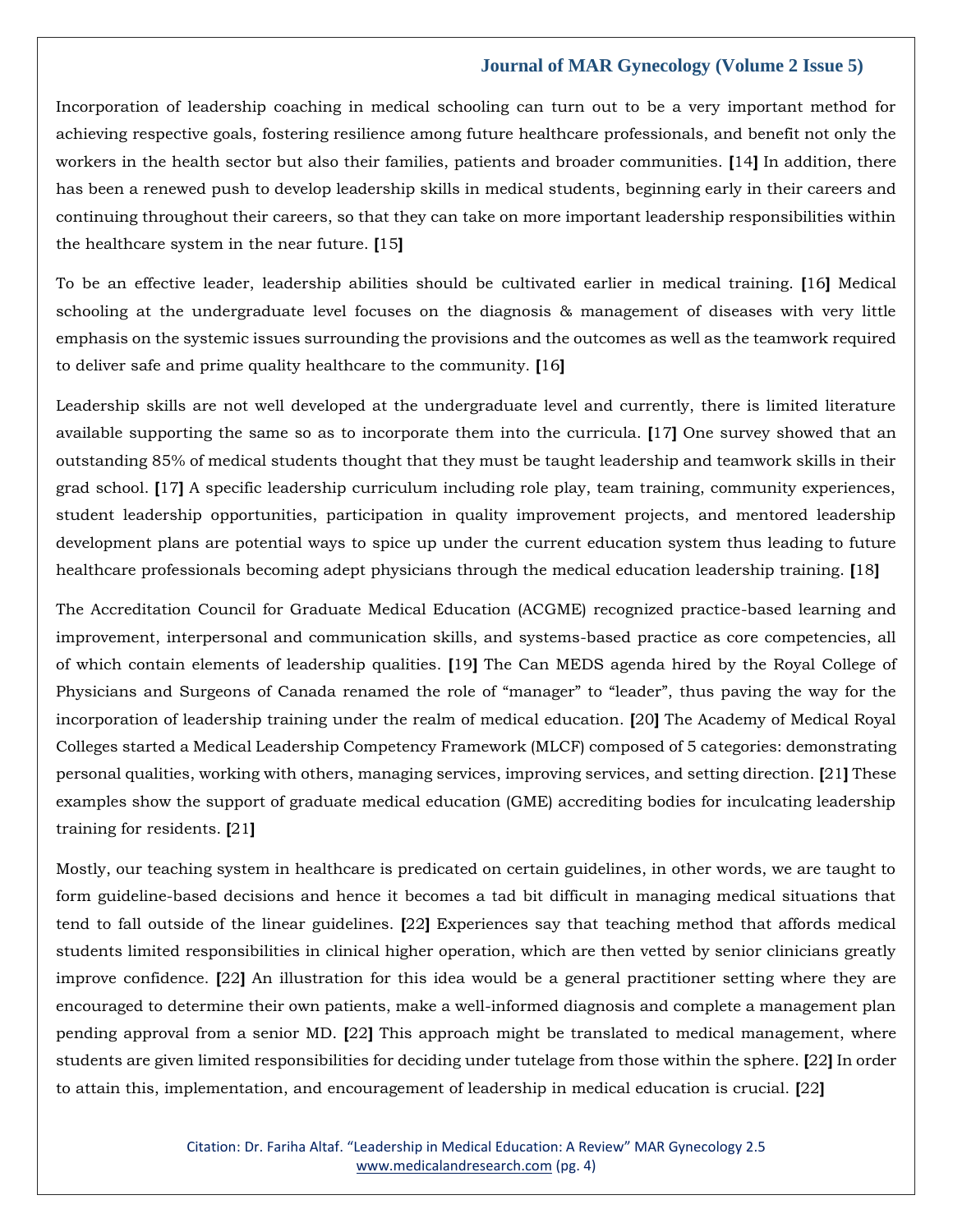## **Discussion:**

A physician's involvement in leadership and management has a beneficial effect on the health delivery system and concomitantly the quality of patient care. **[**23**]** If today's medical students are well educated regarding leadership skills, tomorrow's doctors will become well equipped with the skills essential to delivering quality healthcare services and also might pique interest amongst these young inquisitive minds to get more engaged in leadership and management systems. **[**24**]**

In spite of the development of leadership education initiatives for first-year doctors, evidence of such developments at the undergraduate level are even more limited. **[**24**]** A recent study identified leadership as one of the key skills for undergraduate community-based education for health professionals. **[**25**]** On the contrary, some studies reflect obstacles to teaching leadership, specifically to the undergraduate medical syllabus, including variability of leadership practices and lack of consistent and deliberate practice in the field. **[**26**]**

The problem in undergraduate medical education is the compromise between adding more content into an already content condensed education. **[**27**]** In one of the studies from the University of Michigan, it was found that there was limited success in an experimental required curriculum for all students which may signal those integrated efforts may not produce the most robust response to the training that is usually expected. However, it is important to consider the fact that despite poor performances, students were still wanting to receive this type of education and training on the whole. **[**28**]**

A study reported from Ghana searched the importance of role modeling on the event of leadership skills, and the way role models impact students' perception of important leadership skills. **[**29**]** Finally, a survey of US grad school deans revealed various leadership development opportunities, including dual degree programs, workshops, lectures, seminars, and non-curricular options like committee work, student organizations, service projects, and volunteer and teaching opportunities. **[**30**]**

An article published in 2011 identified areas of essential medical leadership and management skills for undergraduate medical education, including quality improvement, managed care, use of resources and healthcare cost, doctor's role, patient safety, and general leadership and management. **[**31**]** To implement the above qualities, medical students want increased training but lack the time to effectively participate and reap benefits from them. Some of them also tend to show disinterest in certain areas. **[**32**]** The solution to resolve this can be to utilize a module-based system in which the learning is more self-paced throughout undergraduate medical education. This method was implemented by the University of Newfoundland. **[**33**]** But the study concludes by calling for more research on the topic and more investigations into the best approaches to leadership development for medical students. **[**34**]**

In another, a more recent review of 11 studies from 2018, the authors again concluded that there is limited evidence of effectiveness in the studies they examined ranging from the years 2000–to 2014. **[**35**]** This review also summarized a lack of objective and long-term outcomes, as well as a standard framework for the evaluation of these problems.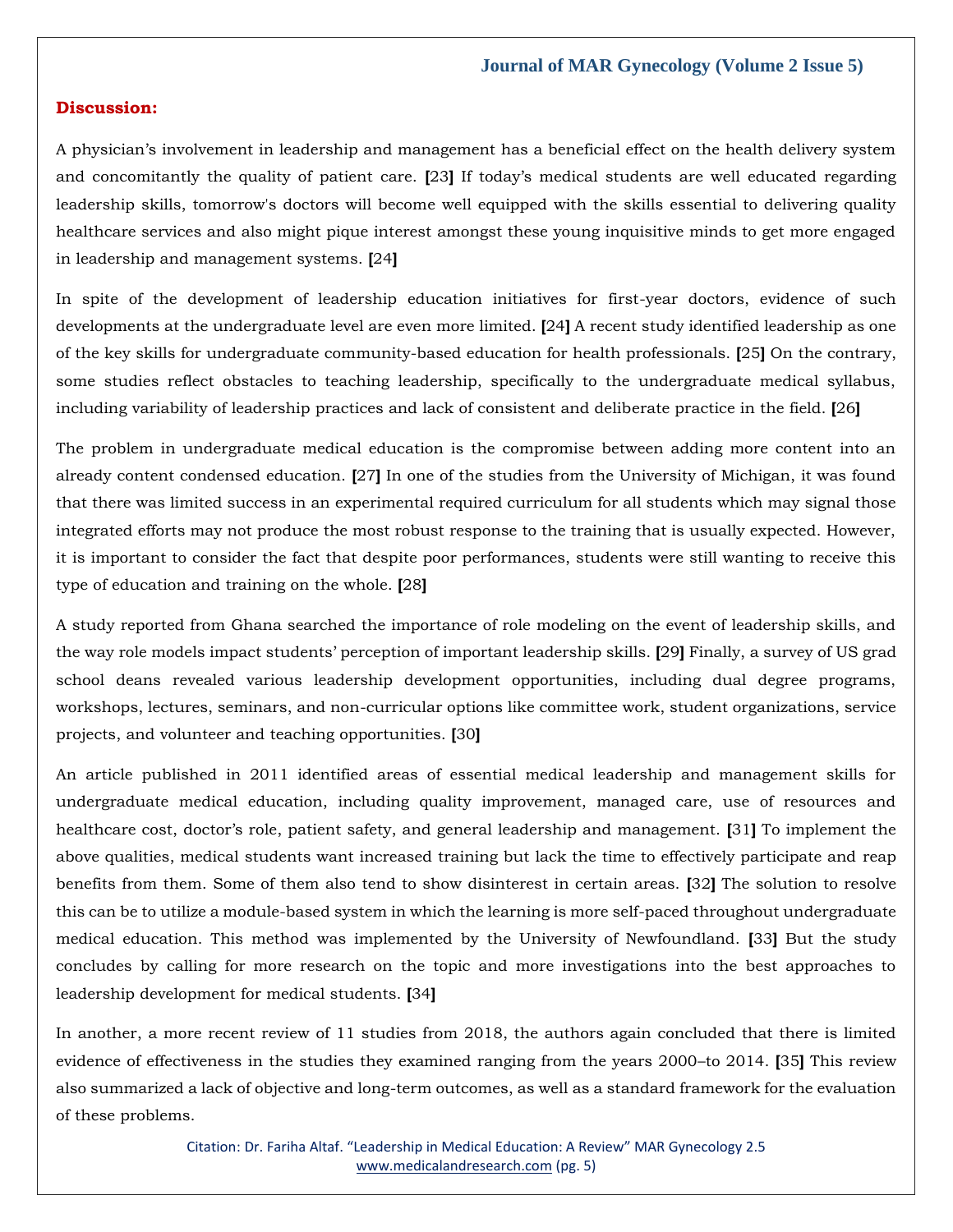Besides, it is crucial to understand the fact indicated by the workforce data is that several experienced clinicians and healthcare educators will retire over the following ten years. **[**36**]** This means that the need for effective succession planning and leadership training is well recognized with a current shortage of emerging leaders entering into leadership roles being highlighted. **[**37,38,39**]** Effective leaders must be nurtured and supported by the organizations from which they are being educated, trained as well as in the institutes they work in. **[**40**]** So it is of utmost importance to introduce the subject of leadership as a key curriculum area. **[**41**]** Leadership development, assessment and feedback are necessary throughout the education and training of health professionals. **[**41**]** Aspiring and current leaders are often identified, trained, and assessed through formal leadership development programs, and through supportive organizational cultures. **[**41**]** It needs embedding leadership training programs, opportunities for leadership practice, and promotion of professional networks within and beyond the organization. **[**41**]** The significance of mentorship within healthcare education is well recognized, offering a method to further enhance leadership and engagement within the workforce. **[**42**]**

There is a lack of focused attention toward the development of leadership capabilities in trainees. Proof suggests that leadership quality affects patients, healthcare system outcomes, and finances alike. **[**43**]** As an example, hospitals with higher-rated management practices and more highly rated boards of directors are shown to deliver higher quality care and have better clinical outcomes, including lower mortality rates. **[**43**]** Enhanced management practices have also been related to higher patient satisfaction and better financial performance by not only the clinicians but the whole healthcare staff. **[**43**]** Success in leadership additionally affects physician well-being, with stronger leadership qualities indirectly related to less physician burnout and better satisfaction. **[**43**]**

These advantages are crucial in a healthcare landscape that is increasingly focused on measuring and achieving high care quality, which is characterized by high rates of burnout across clinical personnel, and that is asking physicians to steer larger, multidisciplinary teams of nurses, social workers, physician assistants, and other health professionals towards a positive direction. **[**43**]**

There are so many opportunities for medical students to get involved in activities that may help in developing their leadership skills, from quality improvement **[**44**]** to structured programs; these may be achieved either within an educational program or through specific day trips of coaching. **[**45**]** However, as per the expectation of all the members of our community to own critical reading skills and to grasp research, with some taking additional opportunities to achieve a far greater understanding of research, it is plausible that with the leadership we want to and can effectively form the opportunities for all the students and trainees to be told a way to manage themselves and lead a team with some trainees helping them acquire those extra skills required for being successful under corporate leadership. **[**46**]**

Despite these advantages, leadership and management are viewed cynically by some clinicians; inappropriate and careless remarks, like moving to the dark side, are sometimes made about trainees assuming who are willing to or actually developing leadership skills. **[**46**]** Comments like these are reminiscent of the hierarchy of specialties within the profession and are frequently fueled by the lack of proper understanding. **[**46**]** The power

> Citation: Dr. Fariha Altaf. "Leadership in Medical Education: A Review" MAR Gynecology 2.5 [www.medicalandresearch.com](http://www.medicalandresearch.com/) (pg. 6)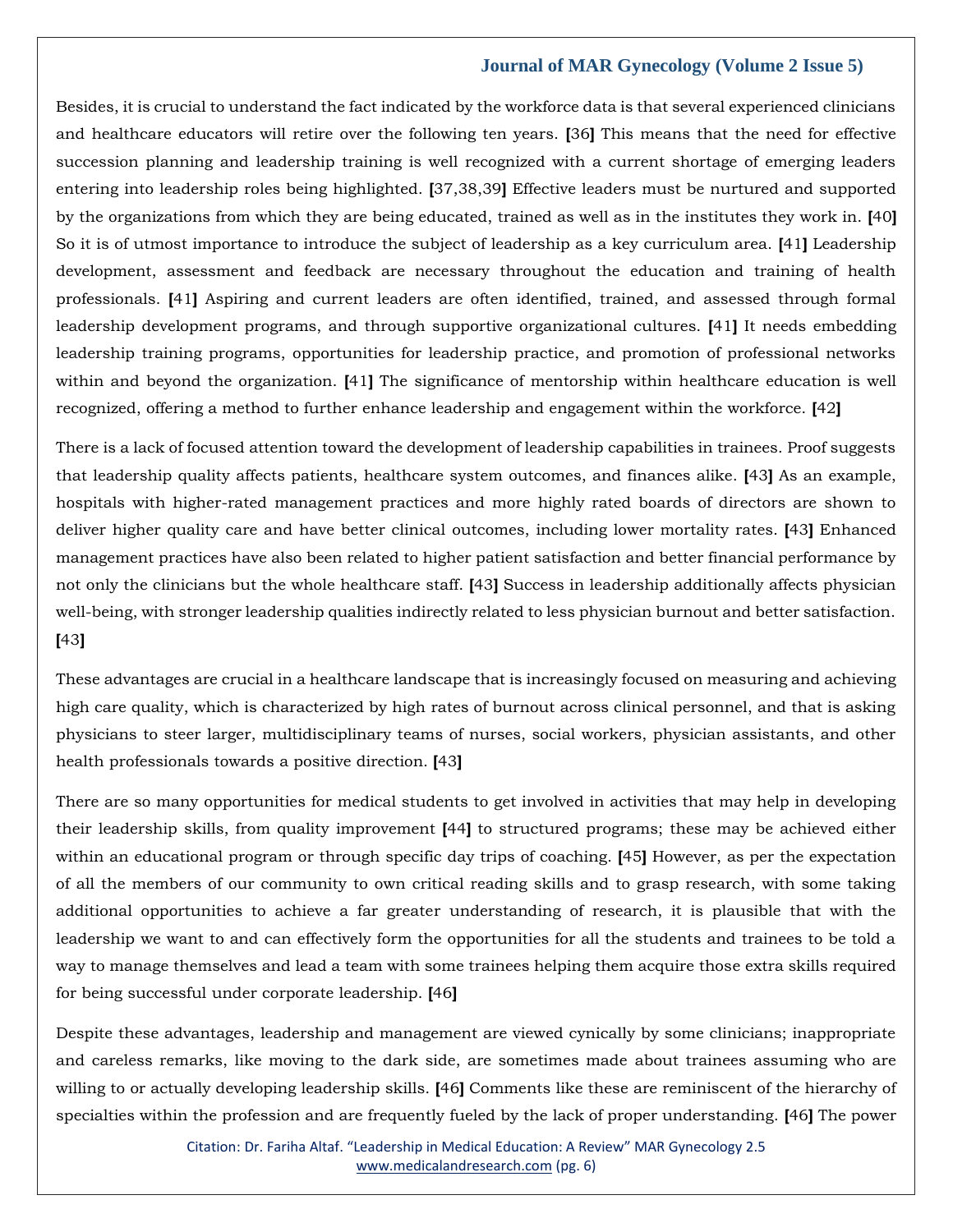to assimilate the data to succeed in a working diagnosis and agree upon a treatment plan and measures of improvement is comparable to the power to spot and assess issues creating a management problem and agree on an action plan and measures of change. **[**46**]** Furthermore, the skill set needed to influence others to vary behavior whether or not they are patients or team members – are the same: active listening, negotiation and influencing. **[**46**]** An alternative approach that is unlike the usual one, towards leadership and management is at the best unhelpful and, if left unchecked, most definitely creates a rift between the healthcare professionals as well as the health service managers. **[**46**]**

At the international level, to be specific, across the United Kingdom, most local Health Education England offices and deaneries have created local opportunities to have interaction in leadership activities. **[**46**]** Additionally, there are national programs like the Faculty of Medical Leadership and Management (FMLM) Clinical Fellows Program and the chief registrar project at the Royal College of Physicians. **[**46**]** These offer medical students the opportunities to dabble themselves in national organizations, contributing towards projects focused on developing leadership skills. There are other opportunities that can be highlighted here as well: many trusts offer leadership development to all or any new consultants; the FMLM offers development for General Physicians usurping leadership roles and much of parts of the United Kingdom offer learning sets and specific leadership programs. There also are national programs like those offered by the Leadership Academy and King's Fund. **[**46**]**

In medical, leadership is best learned through practical experiences. Classroom lectures and lecture-based programs will only provide theoretical knowledge. **[**46**]** For several trainees and students, the important aspect of leadership development will still be the abilities and behaviors necessary to figure effectively with others. These include the facility to delegate, negotiate, support, and motivate, additionally to the talents necessary to acknowledge error as well as the act to correct it. **[**46**]**

Various skills are needed to become a leader. A comparative analysis of grad school leadership job postings from 2000-2004 and 2010-2014 showed that there was a difference within the posting language with an increased concentrate on collaboration, clarity, community-controlled, accountability, and teamwork, highlighting the changing skills needed in medical education. **[**47**]** Further, for girls in leadership positions, tenured faculty cited individual skills and actions to facilitate development, including mentorship and institutional support for diversity and inclusion because the key factors in becoming successful leaders. **[**48**]** There are remarkable impacts for medical students on their acquisition of leadership skills or lack thereof. **[**49**]** In a paper, while discussing the sort of leadership development skills, medicine residency directors are attempting to specifically find a variety of various leadership development tools as a necessary component of a hopeful medicine resident. **[**49**]** Different methods like serving on the school of medication committees, student grouping involvement, involvement in organized medicine, and dealing on, and completing, projects were a variety of the examples listed as beneficial for leadership growth. **[**49**]** Yet, those gaps still persist into residency. During an inspection of medicine residents at Massachusetts General Hospital, resident physicians reported needing more experience in "leading a team", "confronting problem employees", and "resolving interpersonal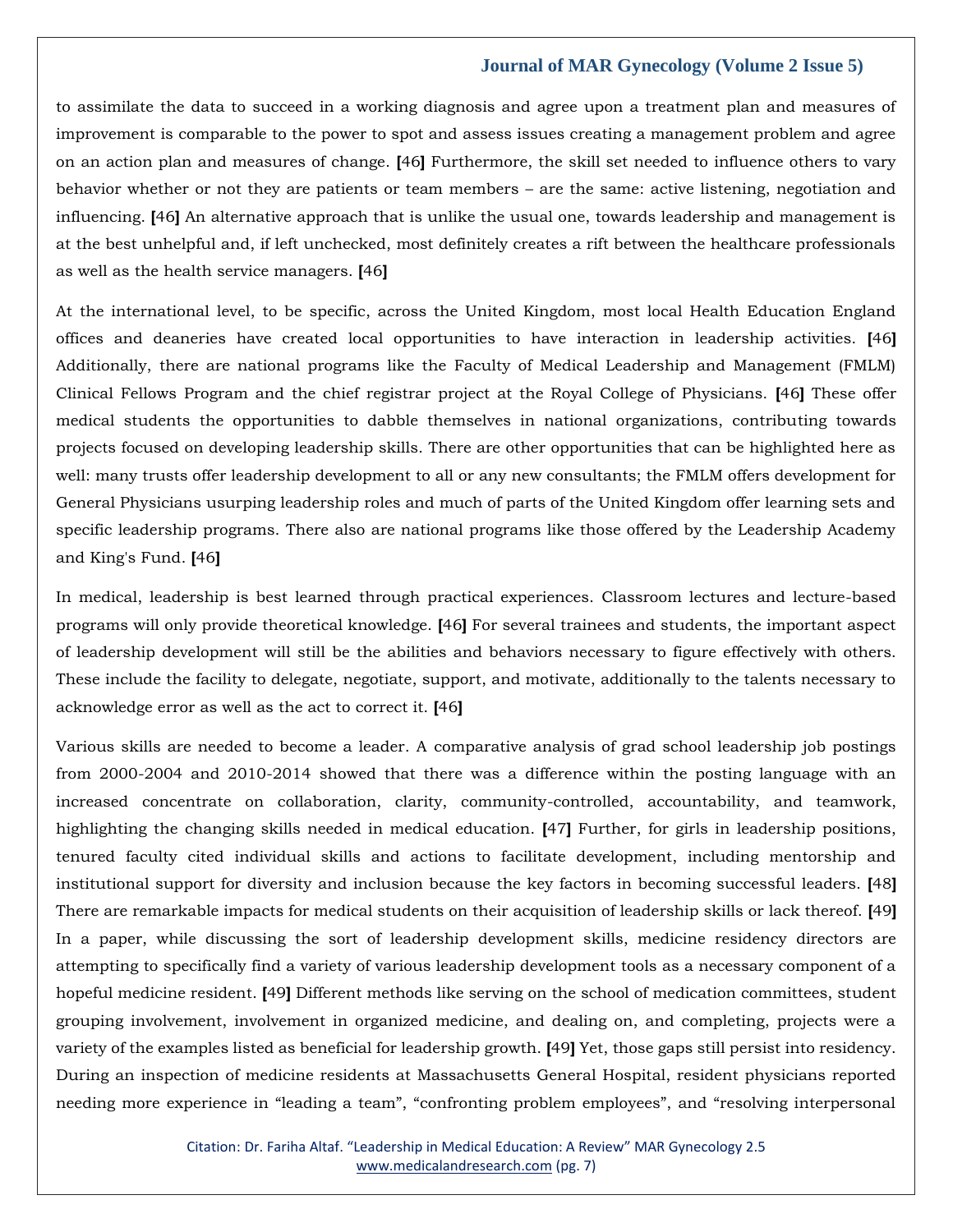conflict. **[**50**]** The foremost frequent ways they hoped to attain those skills were through interactive methods like case discussions, small discussions, simulation, and lectures. **[**50**]**

The Healthcare system is dynamic and changing in tremendous ways. Hence, it is critical for the physicians to develop leadership skills to assist as well as receive appropriate guidance in this transformation. For this, there is a need for well-designed and well-evaluated leadership curricula. Healthcare education leaders are required to figure effectively and collaboratively across various disciplines and organizational boundaries, where titles do not seem to be always linked to leadership roles but may occur in everyday work. Good leadership also means knowing when, and about the proper way to support others in their endeavors. Leadership curriculum at the medical education level focuses on a large range of abilities but is often not intended to be per the existing leadership competency framework.

Future physician leaders have to be trained throughout the sphere of education and in lifelong learning. Medical education provides a perfect environment for laying the inspiration for leadership competencies, like system thinking training, team collaboration, communication skills, quality improvement, and insurance systems. In the long run, it is imperative for healthcare education leaders to demonstrate excellence in teamwork, clinical skills, patient-centered care, and responsibly balance accountability with autonomy.

#### **Conclusion:**

With this review, it is also important to highlight the fact that further research is critical to review optimal teaching and assessment methods in medical education leadership curricula. There is also a need for in-depth qualitative and quantitative studies to characterize the prime appropriate leadership competencies on an annual basis of medical schooling and also the impact of such a curriculum on future leadership outcomes. With more thorough research supporting this ideology, leadership education can definitely pave a way for healthcare professionals to become more equipped with the skills that they can use to dispense top-notch health services.

## **References**

1.McKimm J, Lieff SJ. Medical education leadership. A practical guide for medical teachers. Ch.42. In: Dent J, Harden RM, Hunt D, editors. London: Churchill Livingstone-Elsevier; 2013. pp. 343–51. [\[Google Scholar](https://scholar.google.com/scholar?q=McKimm+J+Lieff+SJ+Dent+J+Harden+RM+Hunt+D+Medical+education+leadership+A+practical+guide+for+medical+teachers.+Ch.42+2013+London+Churchill+Livingstone-Elsevier+343+51+)**]** [\[Ref](https://www.ncbi.nlm.nih.gov/pmc/articles/PMC5968745/#ref1)  [list](https://www.ncbi.nlm.nih.gov/pmc/articles/PMC5968745/#ref1)**]**

2.Addressing the leadership gap in medicine: residents' need for systematic leadership development training. Blumenthal DM, Bernard K, Bohnen J, Bohmer R Acad Med. 2012 Apr; 87(4):513-22.[\[PubMed](https://www.ncbi.nlm.nih.gov/pubmed/22361800/)**]** [\[Ref list](https://www.ncbi.nlm.nih.gov/pmc/articles/PMC5901791/#i1949-8357-10-2-134-b01)**]**

3.Physician leadership in changing times. Cochran J, Kaplan GS, Nesse RE Healthc (Amst). 2014 Mar; 2(1):19- 21.[\[PubMed](https://www.ncbi.nlm.nih.gov/pubmed/26250084/)**]** [\[Ref list](https://www.ncbi.nlm.nih.gov/pmc/articles/PMC5901791/#i1949-8357-10-2-134-b03)**]**

> Citation: Dr. Fariha Altaf. "Leadership in Medical Education: A Review" MAR Gynecology 2.5 [www.medicalandresearch.com](http://www.medicalandresearch.com/) (pg. 8)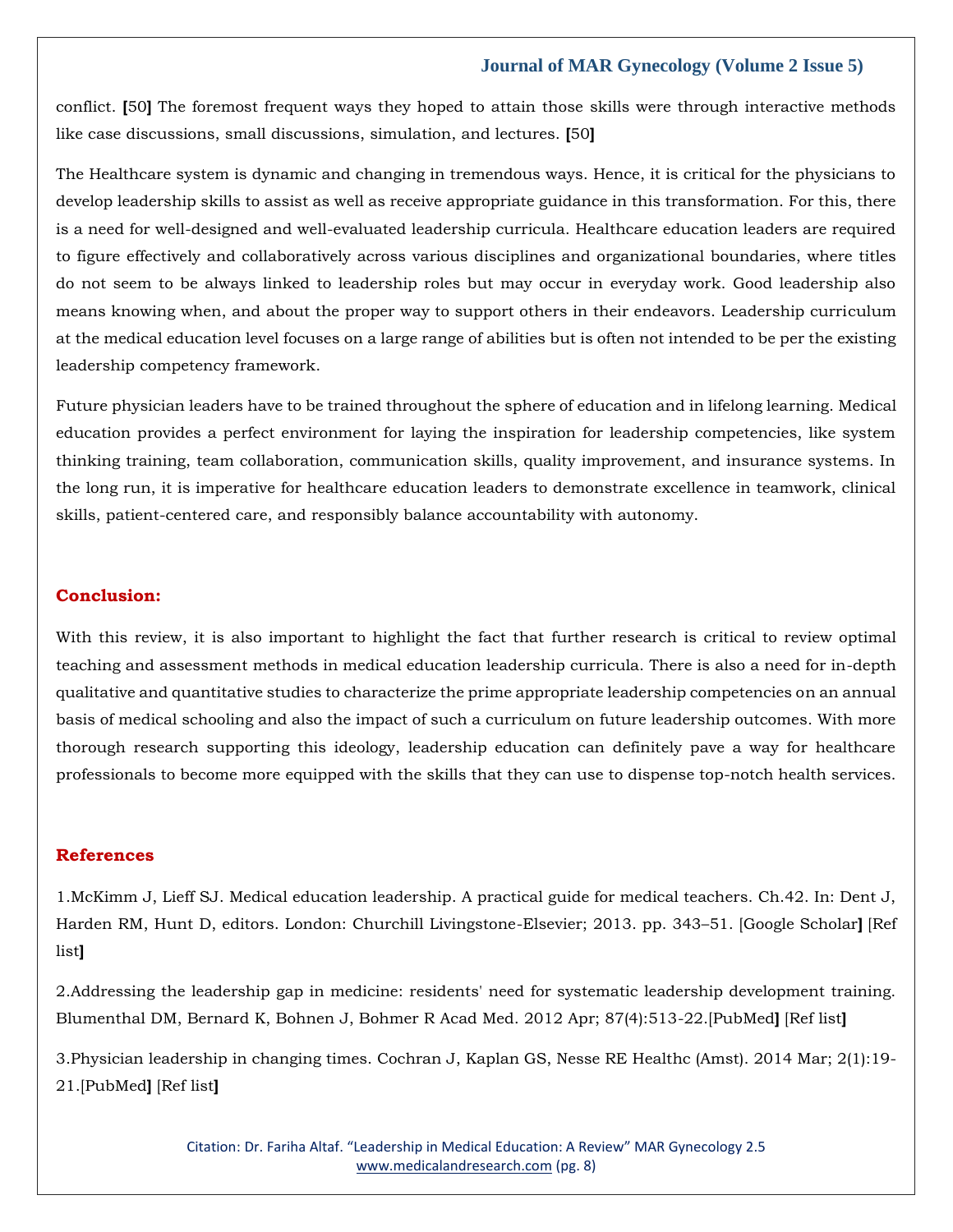4.Physician-leaders and hospital performance: is there an association? Goodall AH Soc Sci Med. 2011 Aug; 73(4):535-539. [\[PubMed](https://www.ncbi.nlm.nih.gov/pubmed/21802184/)**]** [\[Ref](https://www.ncbi.nlm.nih.gov/pmc/articles/PMC5901791/#i1949-8357-10-2-134-b04) list**]**

5[.https://www.researchgate.net/publication/242357002\\_Medical\\_education\\_leadership](https://www.researchgate.net/publication/242357002_Medical_education_leadership)

6.Adjei DI. 2013. Leadership management. Int J ICT Manage. 1:103–106. [\[Google Scholar](http://scholar.google.com/scholar_lookup?hl=en&volume=1&publication_year=2013&pages=103-106&author=DI+Adjei&title=Leadership+management)**]**

7Dorgan S, Layton D, Bloom N, Homkes R, Sadun R, Van Reenen J. Management in Healthcare: Why Good Practice Really Matters. London: McKinsey and co. and LSE; 2010

8.Leadership in healthcare education [Christie van Diggele,](about:blank) [,Annette Burgess,](https://bmcmededuc.biomedcentral.com/articles/10.1186/s12909-020-02288-x#auth-Annette-Burgess) [Chris Roberts](https://bmcmededuc.biomedcentral.com/articles/10.1186/s12909-020-02288-x#auth-Chris-Roberts) & [Craig](https://bmcmededuc.biomedcentral.com/articles/10.1186/s12909-020-02288-x#auth-Craig-Mellis)  [Mellis](https://bmcmededuc.biomedcentral.com/articles/10.1186/s12909-020-02288-x#auth-Craig-Mellis) [BMC Medical Education](https://bmcmededuc.biomedcentral.com/) volume 20, Article number: 456 (2020)

9.Why Doctors Need Leadership Training by [Lisa S. Rotenstein,](https://hbr.org/search?term=lisa%20s.%20rotenstein)[,Raffaella Sadun,a](https://hbr.org/search?term=raffaella%20sadun)nd [Anupam B. Jena](https://hbr.org/search?term=anupam%20b.%20jena) October 17, 2018

10.Effective leadership in higher education: A literature review. Studies in Higher Education, 32, 693– 710.Christensen, C. M., & Eyring, H. J. (2011).

11. AAMC organization. Core entrustable professional activities for entering residency: curriculum developer's guide. Washington (DC): The Association of American Medical Colleges; 2014. <https://members.aamc.org/eweb/upload/core%20EPA%20Curriculum%20Dev%20Guide.pdf> . [\[Google](https://scholar.google.com/scholar_lookup?title=AAMC+organization.+Core+entrustable+professional+activities+for+entering+residency:+curriculum+developer%E2%80%99s+guide&publication_year=2014&)  [Scholar](https://scholar.google.com/scholar_lookup?title=AAMC+organization.+Core+entrustable+professional+activities+for+entering+residency:+curriculum+developer%E2%80%99s+guide&publication_year=2014&)**]** [\[Ref list](https://www.ncbi.nlm.nih.gov/pmc/articles/PMC5419299/#CIT0008)**]**

12. Accreditation Council for Graduate Medical Education. Milestones. [http://www.acgme.org/What-We-](http://www.acgme.org/What-We-Do/Accreditation/Milestones/Overview)[Do/Accreditation/Milestones/Overview.](http://www.acgme.org/What-We-Do/Accreditation/Milestones/Overview) Accessed February 22, 2018. [\[Ref list](https://www.ncbi.nlm.nih.gov/pmc/articles/PMC5901791/#i1949-8357-10-2-134-b08)**]**

13. A First Step Toward Understanding Best Practices in Leadership Training in Undergraduate Medical Education a Systematic Review, Webb, Allison M.B. MAT; Tsipis, Nicholas E. MPH; McClellan, Taylor R.; McNeil, Michael J.; Xu, MengMeng; Doty, Joseph P. PhD; Taylor, Dean C. MD

14.The impact of leadership coaching in an Australian healthcare setting [Anthony M Grant](https://pubmed.ncbi.nlm.nih.gov/?term=Grant+AM&cauthor_id=28482767)<sup>[1](https://pubmed.ncbi.nlm.nih.gov/28482767/#affiliation-1)</sup>, Ingrid [Studholme](https://pubmed.ncbi.nlm.nih.gov/?term=Studholme+I&cauthor_id=28482767) <sup>1</sup>[,](https://pubmed.ncbi.nlm.nih.gov/28482767/#affiliation-1) [Raj Verma](https://pubmed.ncbi.nlm.nih.gov/?term=Verma+R&cauthor_id=28482767) [2](https://pubmed.ncbi.nlm.nih.gov/28482767/#affiliation-2), [Lea Kirkwood](https://pubmed.ncbi.nlm.nih.gov/?term=Kirkwood+L&cauthor_id=28482767) [2](https://pubmed.ncbi.nlm.nih.gov/28482767/#affiliation-2), [Bronwyn Paton](https://pubmed.ncbi.nlm.nih.gov/?term=Paton+B&cauthor_id=28482767) [2](https://pubmed.ncbi.nlm.nih.gov/28482767/#affiliation-2), [Sean O'Connor](https://pubmed.ncbi.nlm.nih.gov/?term=O%27Connor+S&cauthor_id=28482767)

15. Medical leadership: a significant and required competency for medical students T sung-Ying Chena,  $b^*$ 

16.Leadership curriculum in undergraduate medical education: a study of student and faculty perspectives. Varkey P, Peloquin J, Reed D, Lindor K, Harris I Med Teach. 2009 Mar; 31(3):244-50. [\[PubMed](https://www.ncbi.nlm.nih.gov/pubmed/18825566/)**]** [\[Ref list](https://www.ncbi.nlm.nih.gov/pmc/articles/PMC5968745/#ref2)**]**

17.Leadership and management in the undergraduate medical curriculum: a qualitative study of students' attitudes and opinions at one UK medical school. Quince T, Abbas M, Murugesu S, Crawley F, Hyde S, Wood D, Benson J BMJ Open. 2014 Jun 25; 4(6): e005353. [\[PubMed](https://www.ncbi.nlm.nih.gov/pubmed/24965917/)**]** [\[Ref list](https://www.ncbi.nlm.nih.gov/pmc/articles/PMC5968745/#ref4)**]**

18.Leadership curriculum in undergraduate medical education: a study of student and faculty perspectives. Varkey P, Peloquin J, Reed D, Lindor K, Harris I Med Teach. 2009 Mar; 31(3):244-50. [\[PubMed](https://www.ncbi.nlm.nih.gov/pubmed/18825566/)**]** [\[Ref list](https://www.ncbi.nlm.nih.gov/pmc/articles/PMC5968745/#ref2)**]**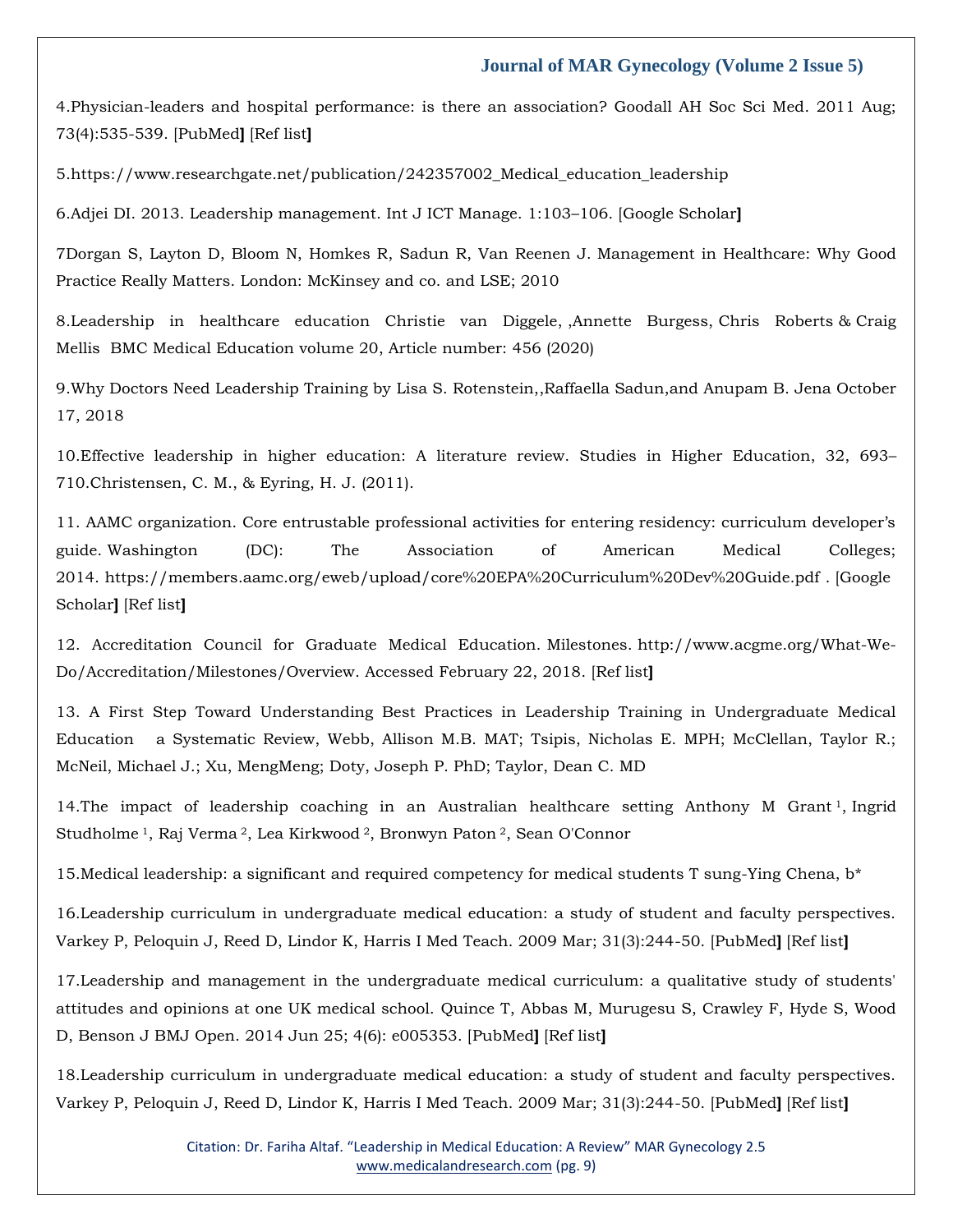19.Accreditation Council for Graduate Medical Education Milestones [http://www.acgme.org/What-We-](http://www.acgme.org/What-We-Do/Accreditation/Milestones/Overview)[Do/Accreditation/Milestones/Overview.](http://www.acgme.org/What-We-Do/Accreditation/Milestones/Overview) Accessed February 22, 2018

20.Dath D. Chan MK. Abbott C. CanMEDS 2015: from manager to leader 2015. [http://www.royalcollege.ca/rcsite/documents/cbd/canmeds-2015-manager-to-leader-e.pdf. Accessed](http://www.royalcollege.ca/rcsite/documents/cbd/canmeds-2015-manager-to-leader-e.pdf.%20Accessed%20February%2022%202018)  [February 22 2018](http://www.royalcollege.ca/rcsite/documents/cbd/canmeds-2015-manager-to-leader-e.pdf.%20Accessed%20February%2022%202018)

21. NHS Institute for Innovation and Improvement; Academy of Medical Royal Colleges. Medical leadership competency framework: enhancing engagement in medical leadership 3rd edition 2010. [https://www.leadershipacademy.nhs.uk/wpcontent/uploads/2012/11/NHSLeadership-Leadership-](https://www.leadershipacademy.nhs.uk/wpcontent/uploads/2012/11/NHSLeadership-Leadership-Framework-Medical-Leadership-Competency-Framework-3rd-ed.pdf)[Framework-Medical-Leadership-Competency-Framework-3rd-ed.pdf.](https://www.leadershipacademy.nhs.uk/wpcontent/uploads/2012/11/NHSLeadership-Leadership-Framework-Medical-Leadership-Competency-Framework-3rd-ed.pdf) Accessed March 19, 2018

22.Reference: Incorporation of management teaching into medical school curricula: a medical student's perspective Harun Abdul Jalil1 Amin Habib2 Ali Shah2 1 School of Medicine, Keele University, Keele, Newcastle ST5 5BG, UK; 2 School of Medical Education, King's College London, London, UK

23.Size, composition, and culture of high-performing hospital boards. Prybil LD Am J Med Qual. 2006 Jul-Aug; 21(4):224-9. [\[PubMed](https://www.ncbi.nlm.nih.gov/pubmed/16849778/)**]** [\[Ref list](https://www.ncbi.nlm.nih.gov/pmc/articles/PMC4078777/#R8)**]**

24.Engaging all doctors in continuous quality improvement: a structured, supported programme for first-year doctors across a training deanery in England. Bethune R, Soo E, Woodhead P, Van Hamel C, Watson J BMJ Qual Saf. 2013 Aug; 22(8):613-7. [\[PubMed](https://www.ncbi.nlm.nih.gov/pubmed/23661281/)**]** [\[Ref list](https://www.ncbi.nlm.nih.gov/pmc/articles/PMC4078777/#R16)**]**

25.Review Competencies for undergraduate community-based education for the health professions--a systematic review. Ladhani Z, Scherpbier AJ, Stevens FC Med Teach. 2012; 34(9):733-43. [\[PubMed](https://www.ncbi.nlm.nih.gov/pubmed/22905658/)**]** [\[Ref list](https://www.ncbi.nlm.nih.gov/pmc/articles/PMC4078777/#R24)**]**

26.Allen SJ, Middlebrooks A. The challenge of educating leadership expertise. J Leadersh Stud 2013;6:84– 9 [\[Google Scholar](https://scholar.google.com/scholar_lookup?journal=J+Leadersh+Stud&title=The+challenge+of+educating+leadership+expertise&author=SJ+Allen&author=A+Middlebrooks&volume=6&publication_year=2013&pages=84-9&)**]** [\[Ref list](https://www.ncbi.nlm.nih.gov/pmc/articles/PMC4078777/#R29)**]**

27.Abbas MR, Quince TA, Wood DF, Benson JA. Attitudes of medical students to medical leadership and management: a systematic review to inform curriculum development. BMC Med Educ [Internet**]**. BioMed Central Ltd; 2011; 11:93. Available from: http:// www.biomedcentral.com/1472-6920/11/93.

28.Wagenschutz H, McKean EL, Mangrulkar R, Zurales K, Santen S. A frst‐year leadership programme for medical students. Clin Teach [Internet**]**. 2019; 16:623–9. Available from: https://onlinelibrary. wiley.com/doi/abs/https://doi.org/10.1111/tct.13005.

29.Community-based education: The influence of role modeling on career choice and practice location. Amalba A, Abantanga FA, Scherpbier AJ, van Mook WN Med Teach. 2017 Feb; 39(2):174-180. [\[PubMed](https://www.ncbi.nlm.nih.gov/pubmed/27841070/)**]** [\[Ref list](https://www.ncbi.nlm.nih.gov/pmc/articles/PMC8131083/#CR5)**]**

30.The state of leadership education in US medical schools: results of a national survey. Neeley SM, Clyne B, Resnick-Ault D Med Educ Online. 2017; 22(1):1301697. [\[PubMed](https://www.ncbi.nlm.nih.gov/pubmed/28298155/)**]** [\[Ref list](https://www.ncbi.nlm.nih.gov/pmc/articles/PMC8131083/#CR6)**]**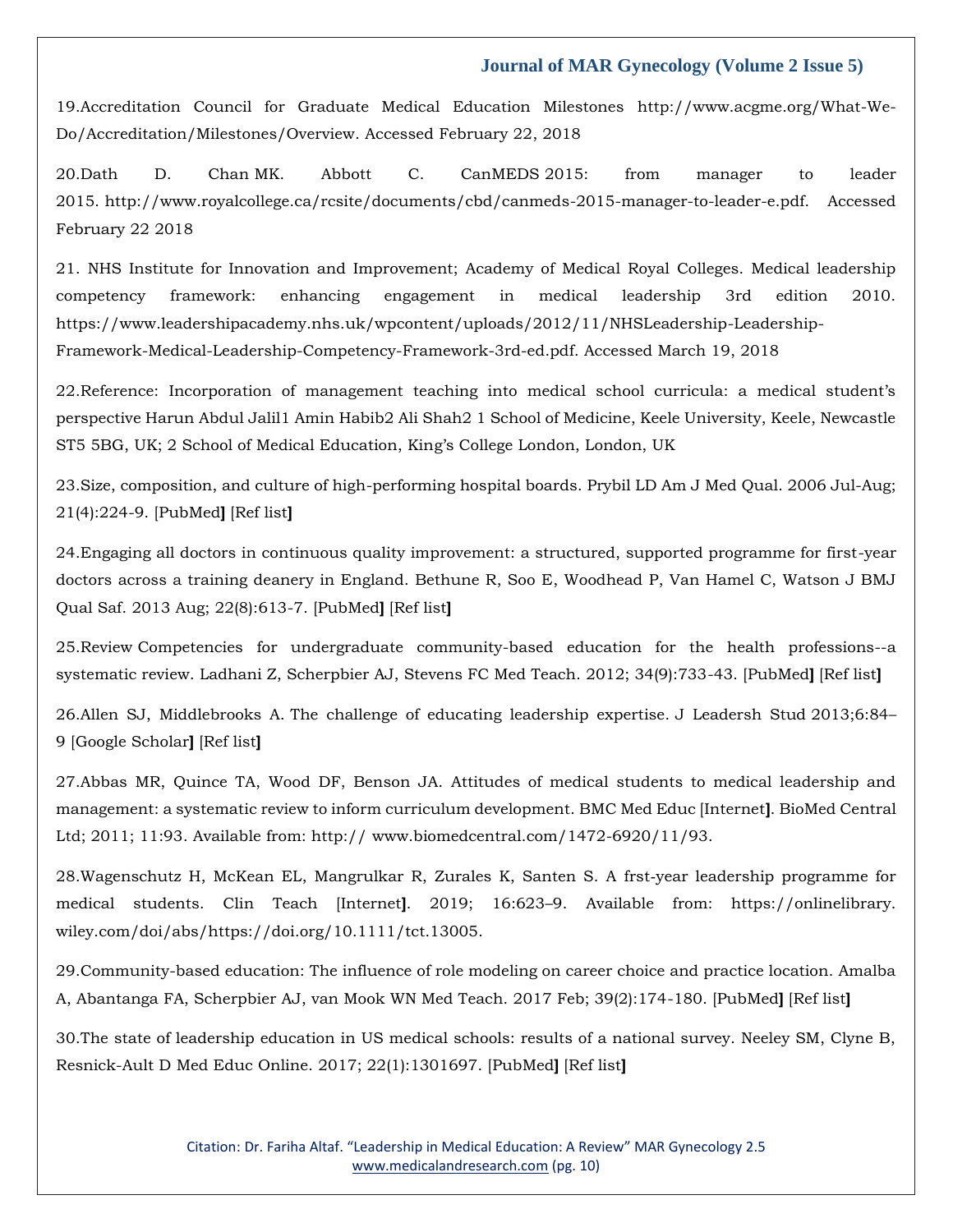31.Abbas MR, Quince TA, Wood DF, Benson JA. Attitudes of medical students to medical leadership and management: a systematic review to inform curriculum development. BMC Med Educ [Internet**]**. BioMed Central Ltd; 2011; 11:93. Available from: [http://www.biomedcentral.com/1472-6920/11/93.](http://www.biomedcentral.com/1472-6920/11/93) [\[PMC free](https://www.ncbi.nlm.nih.gov/pmc/articles/PMC3247079/)  [article](https://www.ncbi.nlm.nih.gov/pmc/articles/PMC3247079/)**]** [\[PubMed](https://www.ncbi.nlm.nih.gov/pubmed/22082174)**]**

32.Review Attitudes of medical students to medical leadership and management: a systematic review to inform curriculum development. Abbas MR, Quince TA, Wood DF, Benson JA BMC Med Educ. 2011 Nov 14; 11():93. [\[PubMed](https://www.ncbi.nlm.nih.gov/pubmed/22082174/)**]** [\[Ref list](https://www.ncbi.nlm.nih.gov/pmc/articles/PMC8131083/#CR8)**]**.

33.Leadership training for undergraduate medical students. Maddalena VLeadersh Health Serv (Bradf Engl). 2016 Jul 4; 29(3):348-51. [\[PubMed](https://www.ncbi.nlm.nih.gov/pubmed/27397754/)**]** [\[Ref list](https://www.ncbi.nlm.nih.gov/pmc/articles/PMC8131083/#CR9)**]**

34.Review Attitudes of medical students to medical leadership and management: a systematic review to inform curriculum development. Abbas MR, Quince TA, Wood DF, Benson JA BMC Med Educ. 2011 Nov 14; 11():93.[\[PubMed](https://www.ncbi.nlm.nih.gov/pubmed/22082174/)**]** [\[Ref list](https://www.ncbi.nlm.nih.gov/pmc/articles/PMC8131083/#CR8)**]**

35.Review A systematic review of leadership training for medical students. Lyons O, Su'a B, Locke M, Hill A N Z Med J. 2018 Jan 19; 131(1468):75-84.[\[PubMed](https://www.ncbi.nlm.nih.gov/pubmed/29346359/)**]** [\[Ref list](https://www.ncbi.nlm.nih.gov/pmc/articles/PMC8131083/#CR10)**]**

36.Norcini JJ, Banda SS. The global health workforce shortage: role of surgeons and other providers. Adv Surg. 2008;42:63–85[.Return to ref 24 in article.](https://bmcmededuc.biomedcentral.com/articles/10.1186/s12909-020-02288-x#ref-link-section-d268568725e1722)

37.Kim T. Succession planning in hospitals and association with organizational performance. Nurs Econ. 2012;30(1):14–20. [Google Scholar](http://scholar.google.com/scholar_lookup?&title=Succession%20planning%20in%20hospitals%20and%20association%20with%20organizational%20performance&journal=Nurs%20Econ&volume=30&issue=1&pages=14-20&publication_year=2012&author=Kim%2CT)

38. Swanwick T, McKimm J. Clinical leadership development requires system-wide interventions, not just courses. Clin Teach. 2012; 9:89–93. [Article](https://doi.org/10.1111%2Fj.1743-498X.2012.00530.x) [Google Scholar](http://scholar.google.com/scholar_lookup?&title=Clinical%20leadership%20development%20requires%20system-wide%20interventions%2C%20not%20just%20courses&journal=Clin%20Teach&volume=9&pages=89-93&publication_year=2012&author=Swanwick%2CT&author=McKimm%2CJ)

39.Matthews JH, Morley GL, Crossley E, Bhanderi S. Teaching leadership: the medical student society model. Clin Teach. 2017;15:2. [Google Scholar](http://scholar.google.com/scholar_lookup?&title=Teaching%20leadership%3A%20the%20medical%20student%20society%20model&journal=Clin%20Teach&volume=15&publication_year=2017&author=Matthews%2CJH&author=Morley%2CGL&author=Crossley%2CE&author=Bhanderi%2CS)

40.Swanwick T, McKimm J. What is clinical leadership and why is it important. Clin Teach. 2011;8:22–6[.Return](https://bmcmededuc.biomedcentral.com/articles/10.1186/s12909-020-02288-x#ref-link-section-d268568725e1734)  [to ref 6 in article](https://bmcmededuc.biomedcentral.com/articles/10.1186/s12909-020-02288-x#ref-link-section-d268568725e1734)

41.Leadership in healthcare education [Christie van Diggele,](https://bmcmededuc.biomedcentral.com/articles/10.1186/s12909-020-02288-x#auth-Christie-van_Diggele) [Annette Burgess,](https://bmcmededuc.biomedcentral.com/articles/10.1186/s12909-020-02288-x#auth-Annette-Burgess) [Chris Roberts](https://bmcmededuc.biomedcentral.com/articles/10.1186/s12909-020-02288-x#auth-Chris-Roberts) & [Craig Mellis.](https://bmcmededuc.biomedcentral.com/articles/10.1186/s12909-020-02288-x#auth-Craig-Mellis)

42.Burgess A, van Diggele C, Mellis C. Mentorship in the health professions: a review. Clin Teach. 2018;14:1– 6[.Return to ref 28 in article](https://bmcmededuc.biomedcentral.com/articles/10.1186/s12909-020-02288-x#ref-link-section-d268568725e1738) [Google Scholar](http://scholar.google.com/scholar_lookup?&title=Mentorship%20in%20the%20health%20professions%3A%20a%20review&journal=Clin%20Teach&volume=14&pages=1-6&publication_year=2018&author=Burgess%2CA&author=Diggele%2CC&author=Mellis%2CC)

43. Why Doctors Need Leadership Training by [Lisa S. Rotenstein,S](https://hbr.org/search?term=lisa%20s.%20rotenstein)adun, and [Anupam B. Jena](https://hbr.org/search?term=anupam%20b.%20jena) October 17, 2018

44.Ahmed M Arora S, Tiew S, et al. Building a safer foundation: the Lessons Learnt patient safety training programme. BMJ Qual Saf 2014; 23:78–86[.Abstract/FREE](https://www.rcpjournals.org/lookup/ijlink/YTozOntzOjQ6InBhdGgiO3M6MTQ6Ii9sb29rdXAvaWpsaW5rIjtzOjU6InF1ZXJ5IjthOjQ6e3M6ODoibGlua1R5cGUiO3M6NDoiQUJTVCI7czoxMToiam91cm5hbENvZGUiO3M6MzoicWhjIjtzOjU6InJlc2lkIjtzOjc6IjIzLzEvNzgiO3M6NDoiYXRvbSI7czoyMzoiL2Z1dHVyZWhvc3AvNC8xLzQ5LmF0b20iO31zOjg6ImZyYWdtZW50IjtzOjA6IiI7fQ==) Full Tex[tGoogle Scholar](https://www.rcpjournals.org/lookup/google-scholar?link_type=googlescholar&gs_type=article&author%5b0%5d=M+Ahmed&author%5b1%5d=S+Arora&author%5b2%5d=S+Tiew&title=Building+a+safer+foundation:+the+Lessons+Learnt+patient+safety+training+programme&publication_year=2014&journal=BMJ+Qual+Saf&volume=23&pages=78-86)